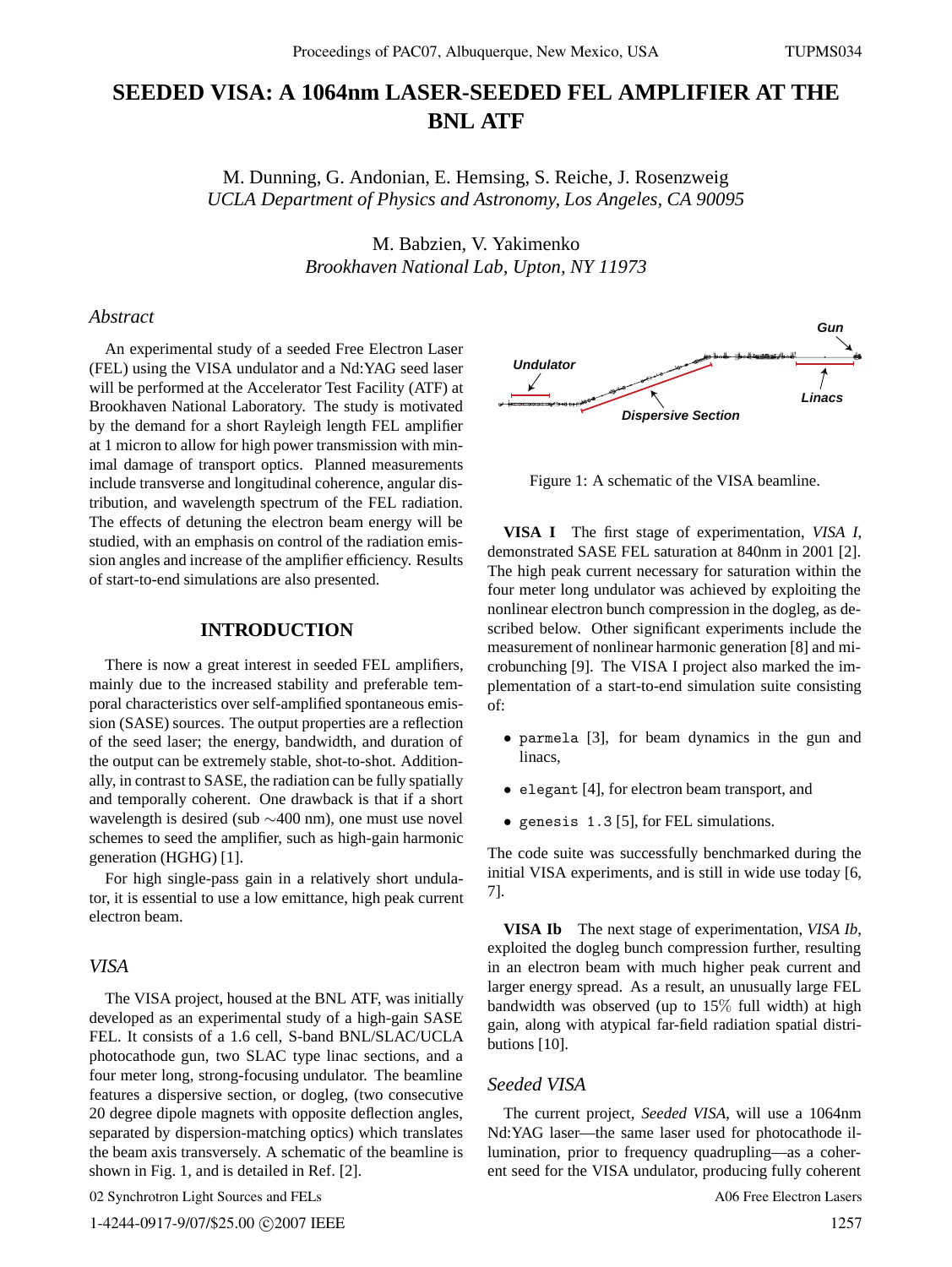(transversely and longitudinally), narrow bandwidth FEL radiation.

Seeded VISA is also motivated by the demand for a high power, short Rayleigh length FEL for power transmission with minimal damage to transport optics. A short Rayleigh length means larger emission angles, so that the output energy is spread out spatially and does not ablate or simply melt the first optical element it contacts. To this end, the project will investigate the effect of electron beam energy detuning to control radiation emission angles, power output, and amplifier efficiency.

#### **EXPERIMENT DESCRIPTION**

Seeded VISA uses the same beamline as previous VISA experiments, with the electron beam energy lowered to achieve resonance at 1064nm. The design parameters are shown in Table 1 below.

Table 1: Seeded VISA design parameters.

| <b>Parameter</b>              | Value                       | Unit    |
|-------------------------------|-----------------------------|---------|
| <b>Electron Beam Energy</b>   | 63                          | MeV     |
| Electron Beam Peak Current    | 55-300                      | A       |
| Electron Bunch Length (RMS)   | $1 - 1.5$                   | ps      |
| <b>Electron Bunch Charge</b>  | 300                         | pС      |
| Normalized Emittance (RMS)    | $\mathcal{D}_{\mathcal{L}}$ | mm-mrad |
| FEL Resonant Wavelength       | 1064                        | nm      |
| Undulator parameter K         | 1.26                        |         |
| FEL parameter $\rho$          | 0.01                        |         |
| Seed Laser Energy             |                             | m.I     |
| Seed Laser Pulse Length (RMS) |                             | ps      |

## *Dogleg Bunch Compression*

The electron beam peak current can be controlled by varying the linac phase to change the energy chirp, which along with the quadrupole settings in the dogleg, determines the compression; the shape of the current profile may also be tuned by adjusting magnets in the dogleg. The compression can be approximated by [11]

$$
\Delta \sigma \approx R_{56}\delta + T_{566}\delta^2 + ..., \qquad (1)
$$

where  $\sigma$  is the bunch length,  $\delta$  is the momentum error, and  $R_{56}$  and  $T_{566}$  are the first and second order transport matrix elements respectively, which depend on the dogleg geometry and beam energy. The compression is dominated by the second-order  $T_{566}$  contribution and is nonlinear. Simulation results of beam current profiles for three different stages of compression are shown in Fig. 2 below.

#### *Time Synchronization*

The seed laser/electron beam time synchronization is controlled by manually adjusting a delay line, and overlapping the SASE signal with the seed laser signal on a fast

02 Synchrotron Light Sources and FELs



Figure 2: Current profiles at the undulator entrance for three different stages of compression, from simulation.

oscilloscope (Tektronix SCD5000, 4.5 GHz bandwidth). The SASE signal is generated by an InGaAs photodiode (Thorlabs SIR5, 5 GHz bandwidth). The laser and electron beam can thus be visually synchronized to within approximately 50 picoseconds; the final synchronization is realized by scanning the delay line in fine steps, while monitoring the FEL output energy for a sharp increase (larger than the SASE fluctuation). Seeding will be confirmed by monitoring the output spectrum, which should be narrow and consist of a single peak, in contrast to SASE, which is wider and noisier, as in Fig. 4(b,d).

The FEL radiation can be ejected and analyzed at several different ports along the undulator, or transported from the undulator exit to diagnostic stations for analysis.

## **PROPOSED MEASUREMENTS**

Proposed measurements include the FEL pulse energy and gain curve (Coherent J3S-10 joule meter), spectrum (Ocean Optics USB2000), and far-field angular radiation distribution (CCD camera). The transverse (spatial) coherence will be measured as a function of distance along the undulator, and as a function of distance from the undulator exit, with an arrangement of slits and pepperpots [12] as in Fig. 3 below.



Figure 3: A schematic of the transverse coherence measurement.

Longitudinal (temporal) coherence will be measured with a FROG/Grenouille device [13], modified for a longer pulse length and finer spectral resolution. A double differential spectrometer [14] will be used to unfold the relationship between frequency and angle of the FEL radiation.

## **SIMULATIONS**

Start-to-end simulations have been performed for various stages of compression; results are shown below in Fig. 4 for the current profile shown in Fig. 2(b).

The results for SASE with the same electron beam are shown in Fig. 4(c-d) for comparison. In the seeded sim-

A06 Free Electron Lasers